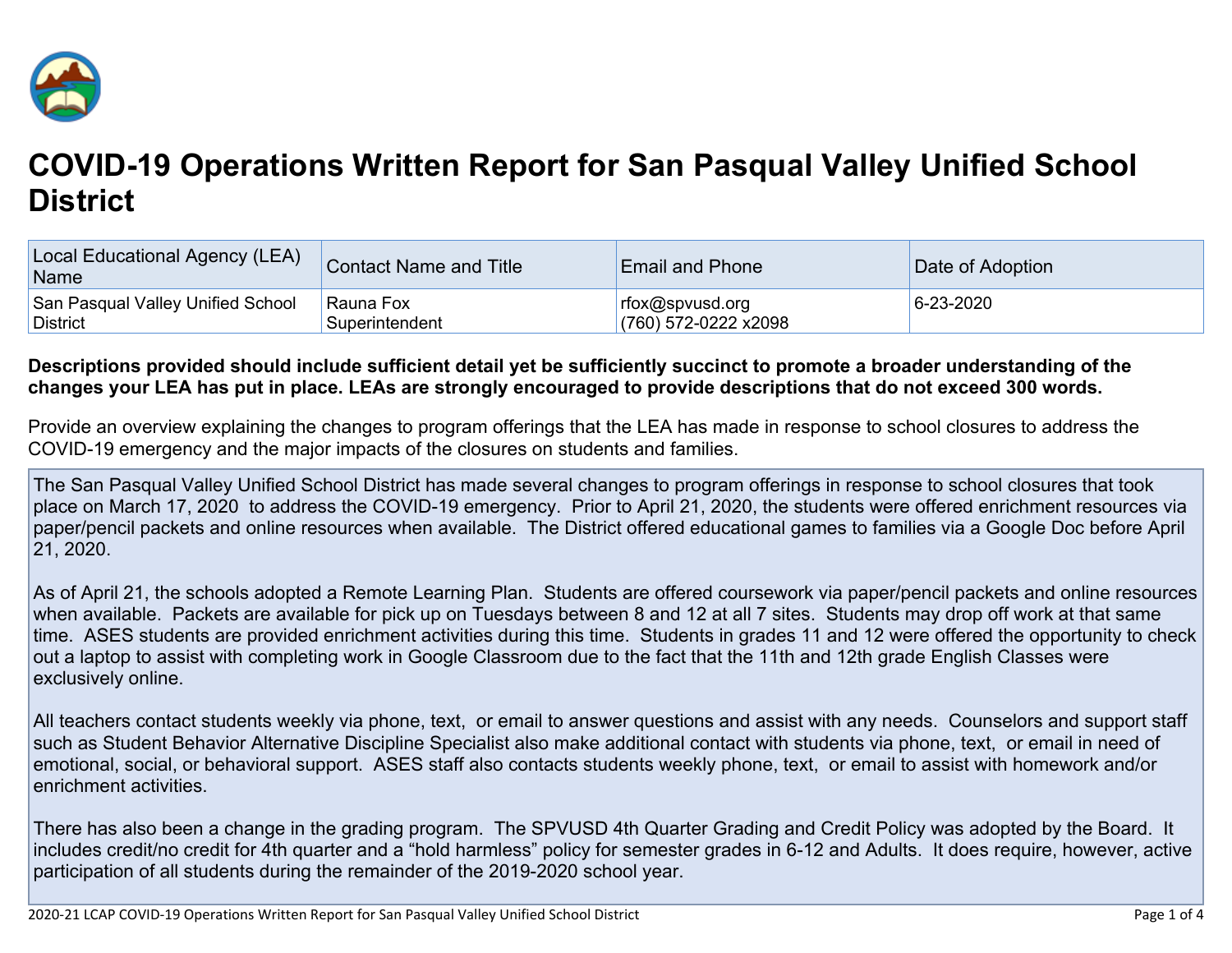Special Education services are also conducted remotely via teleconferencing or video conferencing. All students continue to receive speech, psychological, and educational services in a remote learning style. Special Education Teachers collaborated with General Education Teachers to create packets that meet the individual needs of all students in special education and assist them in reaching their goals in their Individualized Education Plans.

There are several major impacts of closure on students and families that center around transportation, internet connectivity and basic needs. First, about 65% of our families relied on school district transportation to get to and from school daily. With school facilities closed, many families are not able to come and pick up meals and/or coursework. In these cases, they are being delivered to them by staff when staff was available and when practicable. Second, 40% of our homes do not have strong internet connectivity which prevents students from accessing additional resources via the internet. These students are provided with their coursework via paper/pencil. The last major impact is basic needs. Many of our families have lost their jobs and can not provide meals and housing. This has caused many families to move out of state or live with other families. We provided homeless services when necessary and breakfast and lunch to all community members 18 years old and younger.

Provide a description of how the LEA is meeting the needs of its English learners, foster youth and low-income students.

English learners, foster youth, and low-income students have access to all services and programs provided to all students in the District. In order to provide additional support, the LEA is doing the following:

English Learners:

- English Language Development teachers provided additional resources for students in the paper/pencil packets provided to students. Resources such as links to dictionaries, glossaries, and additional supports.
- The EL/Migrant Teacher provides additional phone calls to ensure that the needs of students are being met and that they can access coursework and meals. If they are not other options are provided such as delivery, email, messenger, or WhatsAPP. Students who are struggling or not submitting work are also contacted by the EL/Migrant Teacher.
- All letters and communication regarding distance learning, coursework, or letters from teachers are provided in both English and Spanish.

Foster Youth:

- Communication is ongoing with the Foster Youth Liaison for Imperial County
- Foster Youth in need of additional support and/or counseling are provided services through CHAT (Rigel Garibay) and/or Student Behavior Alternative Discipline Program (Ms. Chavez) through weekly phone calls and videoconferencing.
- Meals are provided to them at their homes if they are unable to come to the distribution sites.

Low-Income Students: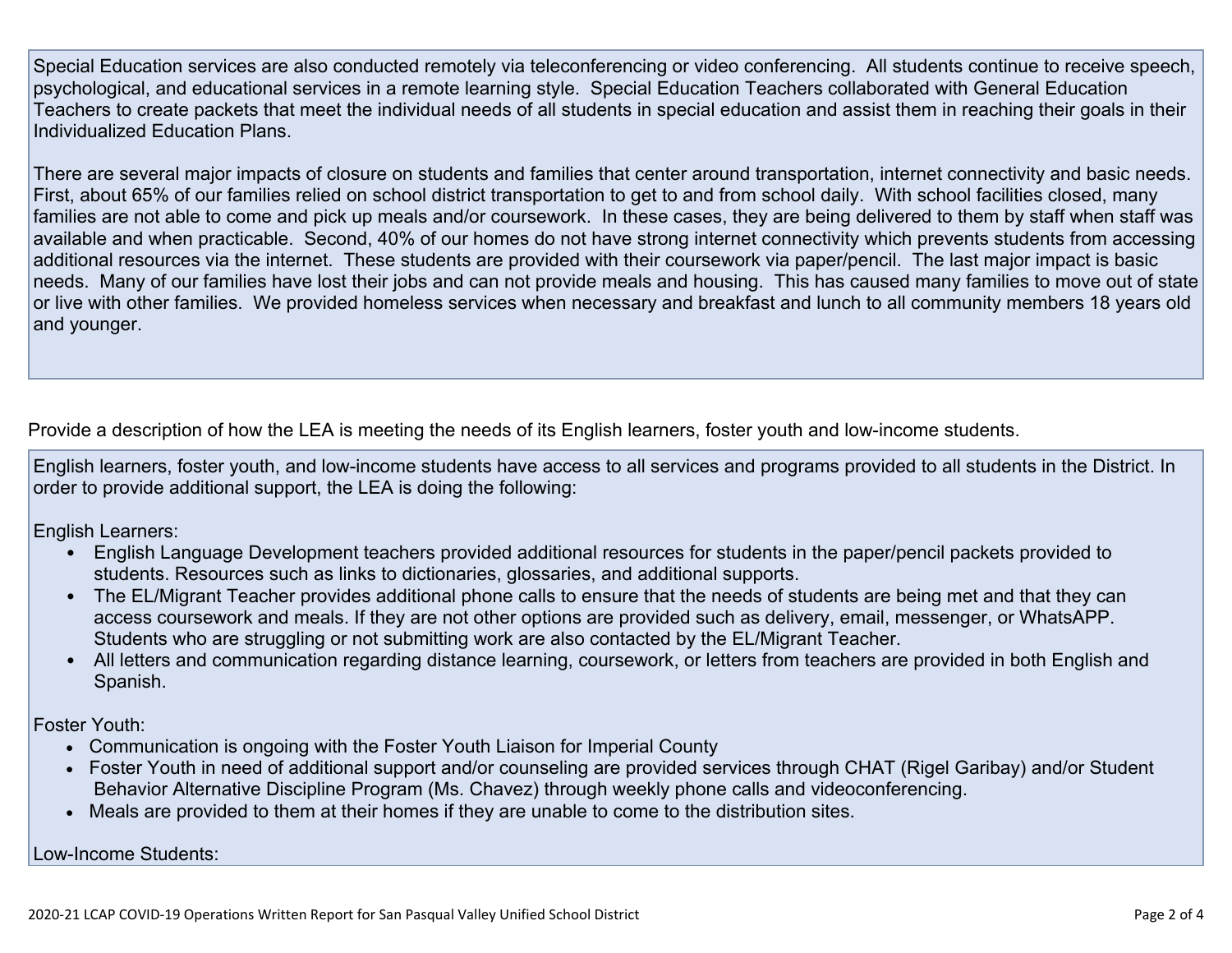Food insecurity is a concern for our low-income students. Many take advantage of the 10 meals per week provided by the District. Others are still in need of further assistance and take advantage of the USDA monthly

food distribution provided at the Family Resource Center or the Commodities Distribution provided by the Quechan Tribe.

- Low-income students in need of additional support and/or counseling are provided services through CHAT (Rigel Garibay) and/or Student Behavior Alternative Discipline Program through weekly phone calls and videoconferencing.
- Meals are provided to them at their homes if they are unable to come to the distribution sites.

Provide a description of the steps that have been taken by the LEA to continue delivering high-quality distance learning opportunities.

All sites in the San Pasqual Valley Unified School District are delivering curriculum that is aligned to the California Content Standards including English Language Arts, Science, Social Studies, Math, PE, Health and electives. Students are given course work weekly or biweekly. Students are given directions to complete tasks and resources for extra support. Timelines are given for assignments and accommodations and modifications are made for English learners and students in special education.

Teachers meet in grade level teams to determine the work to send home with students and to ensure that the work is aligned to both the grade level and content standards. Social/Emotional support lessons are also included to address the social/emotional needs of the students. Students have access to support via email, telephone, and/or video conferencing. Staff calls student at least weekly to offer support and more often when students are struggling. Some students receive phone calls from the classroom teacher, special education teacher, counselor, ASES Instructor and others weekly offering support.

Every week students submit work completed and the following week teachers will grade the work and provide feedback when necessary. Students will receive either credit or no credit for the work completed.

Provide a description of the steps that have been taken by the LEA to provide school meals while maintaining social distancing practices.

On March 17, 2020 San Pasqual Valley Unified School District began distributing breakfast and lunch at 4 distribution sites. These sites were chosen to meet the needs of families who would be needing meals for the times school facilities were closed. The distribution sites are SPVUSD Cafeteria, Winterhaven, Bard, and the IID Imperial Dam Housing. Meals were distributed to any students in the vehicle 18 years of age and younger. Cars drove up to the site and informed the employee how many students were in the car, then drove to the next station to pick up the meals. Families did not exit their cars. All employees were given personal protection equipment including gloves and masks.

On March 21, 2020, the process was switched to a multi-day distribution and students were not required to be present to acquire the meals. This limited contact for both families and employees. Cars would drive up and inform the employee how many meals were needed, then drive to the next station to pick up the meals. Meals are also delivered to home-bound families or families without transportation upon request. Families do not exit their cars. All employees are given personal protection equipment including gloves and masks.